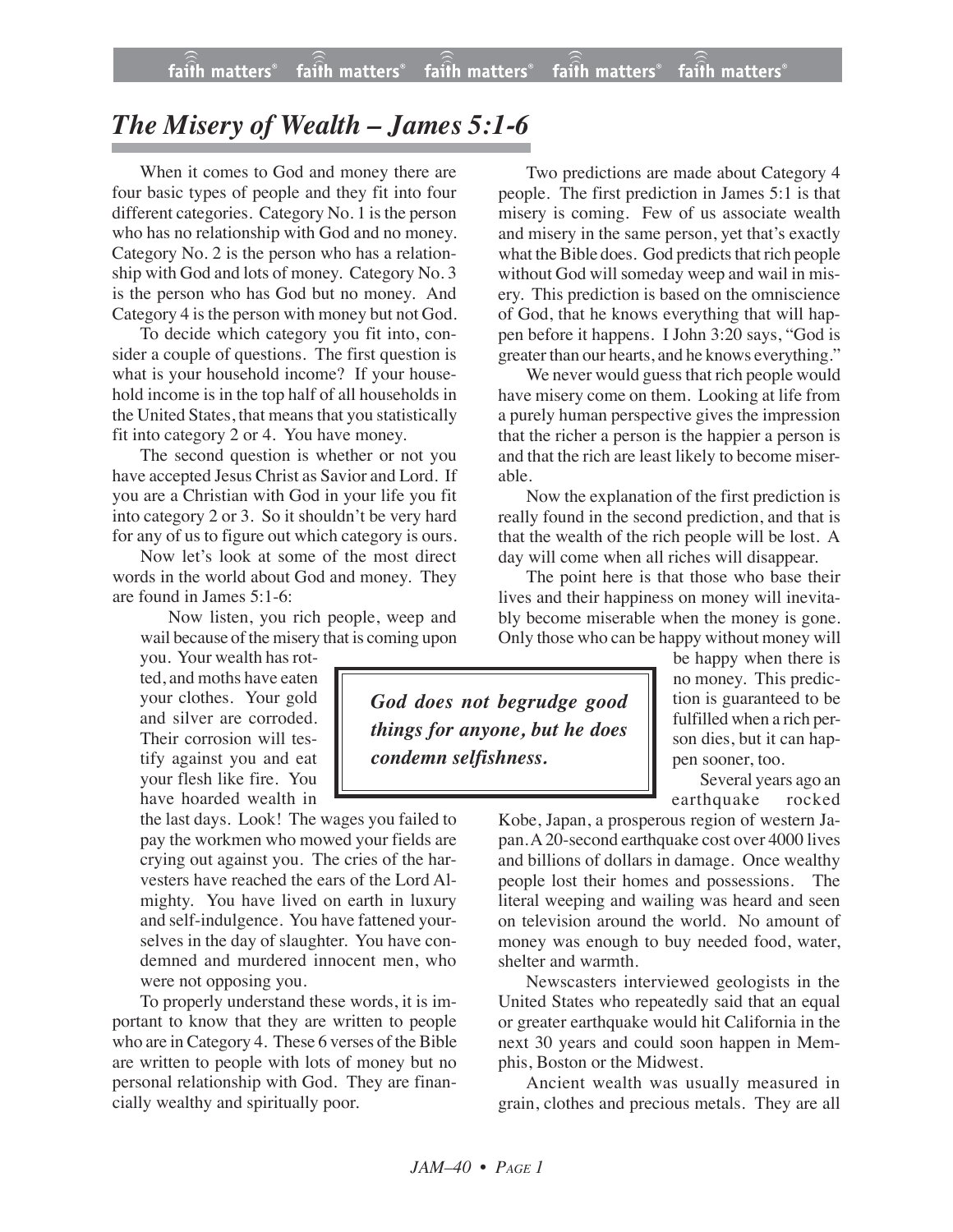vulnerable according to James 5:2-3. Grain can rot. Moths can destroyed our clothes. Precious metals can lose their value.

If these words were being written today they might be stated something like this:

Pesos and dollars could be devalued overnight.

Banks and savings and loan associations can collapse.

The stock market can crash.

Pensions can be reduced to virtually nothing by inflation.

Medical bills can take all your savings.

One lawsuit can bankrupt you.

Social Security may not be there when you retire.

Well, you get the picture. Money is not dependable. God knows it and we should know it. Anyone who depends on money for happiness will eventually end up being miserable.

Next, James moves from predictions for Category 4 people to accusations. There are four direct accusations against the ungodly rich.

Accusation No. 1 is that they hoard wealth. In other words, they keep accumulating money just to have the money. There is a powerful principal here that comes from God. Money should always have a purpose other than itself. Money, simply for money's sake, is dangerous and wrong. The purpose of money is to be used, not just accumulated.

Financial planners ask the purpose of both saving and spending. When our only answer is that we just want to be rich, we are in trouble. The purpose of money should always be to do something that is good and never to just hoard it for it's own sake.

The second accusation in James 5:4 is that the ungodly rich withhold wages from their employees. "Look! The wages you failed to pay the workmen who mowed your fields are crying out against you. The cries of the harvesters have reached the ears of the Lord Almighty."

In the first century there was a huge gap between the rich and the poor. There was no credit. Laborers lived from day-to-day. To not pay an employee at the end of the day often meant that he and his family would not eat. Leviticus 19:13 says, "Do not hold back the wages of a hired man overnight."

We live in a different economy. If it were written today, this verse might say something like this: Pay your bills on time. If somebody works for you make sure that person doesn't have to wait for payment. Don't pay unfair wages to anyone who works for you.

It's not just an ancient issue. Actually, it is a current issue. In America minimum wage has dramatically dropped in real dollars. Buying power keeps getting lower and lower. The rich are getting richer and the poor are getting poorer. The middle class is shrinking, not because middle class workers are getting rich but because they are dropping into the lower class. When an honest worker who is willing to work cannot be paid enough to support a family, something is wrong.

God knows about these injustices. And so James writes, "The cries of the harvesters have reached the ears of the Lord Almighty."

Accusation No. 3 in James 5:5 is that the ungodly rich are guilty of self-indulgent luxury: "You have lived on earth in luxury and self-indulgence." The point here is that people have used their money to live in excessive luxury rather than helping other people. God does not begrudge good things for anyone, but he does condemn selfishness.

We all know what this is about. I have known many godly wealthy Christians who have lots of money and lovely possessions but are also very generous toward other people. They are sensitive to the needs of others. They love to give. They are both generous and wise. Their homes are open to guests. They use their possessions to bring good and happiness to others.

And we've all seen ungodly rich people who take all they can, are insensitive to the needs of other people and love to accumulate money and spend it on themselves. These are the ones who are here being accused and indited by the Bible.

Accusation No. 4 is actually the extreme of the other three. It is condemning the innocent people who are being ripped off by the ungodly rich people. It may even go to the point of causing the poor person to die. God calls this murder—although it may not be murder with a gun or a knife. It is murder by the misuse of wealth.

We've all seen Accusation No. 4 in action. This is the powerful, rich ungodly person who frequently condemns and puts down those less for